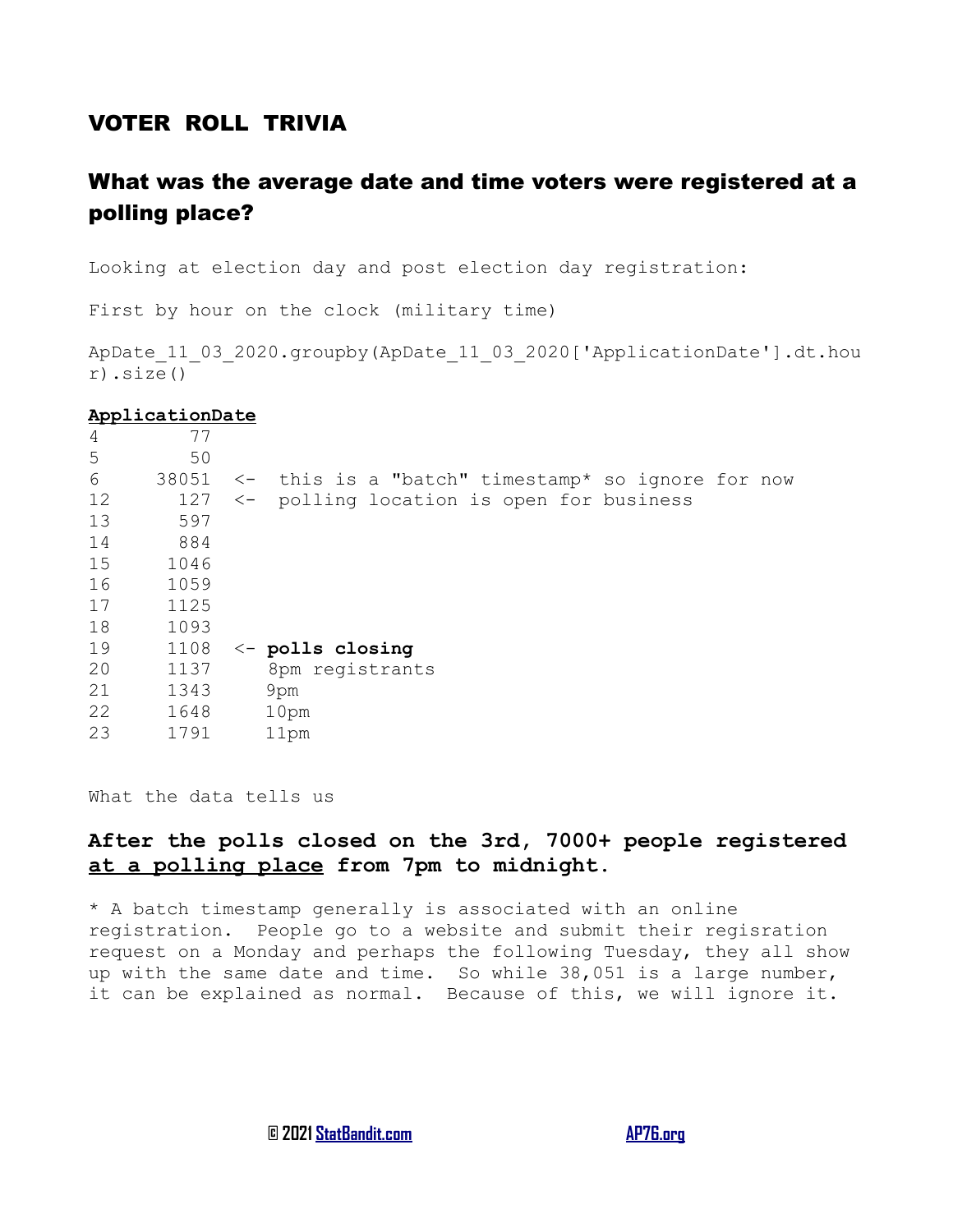# **Here are Nov. 3rd (EDR) registrations by county\***

ApDate 11 03 2020.groupby(['County']).size()

| Adams County       | 351            |
|--------------------|----------------|
| Brown County       | 1675           |
| Calumet County     | 418            |
| Columbia County    | 1459           |
| Crawford County    | 385            |
| Dane County        | 4542           |
| Dodge County       | 1454           |
| Fond du Lac County | 1515           |
| Grant County       | 1123           |
| Green County       | 729            |
| Green Lake County  | 272            |
| Iowa County        | 451            |
| Jefferson County   | 2195           |
| Juneau County      | 394            |
| Kenosha County     | 1188           |
| La Crosse County   | 1499           |
| Lafayette County   | 145            |
| Manitowoc County   | 2085           |
| Marquette County   | 104            |
| Milwaukee County   | 5390           |
| Monroe County      | 221            |
| Outagamie County   | 1849           |
| Ozaukee County     | 1213           |
| Portage County     | 1694           |
| Racine County      | 2614           |
| Richland County    | 442            |
| Rock County        | 1768           |
| Sauk County        | 717            |
| Shawano County     | $\overline{2}$ |
| Sheboygan County   | 2253           |
| Vernon County      | 237            |
| Walworth County    | 1282           |
| Washington County  | 2438           |
| Waukesha County    | 3292           |
| Waupaca County     | 806            |
| Waushara County    | 390            |
| Winnebago County   | 2544           |

\* These are the counties that contributed most of the ballots (80/20 rule) To check ballot quantities, try **[StatBandit.com](https://StatBandit.com/)**